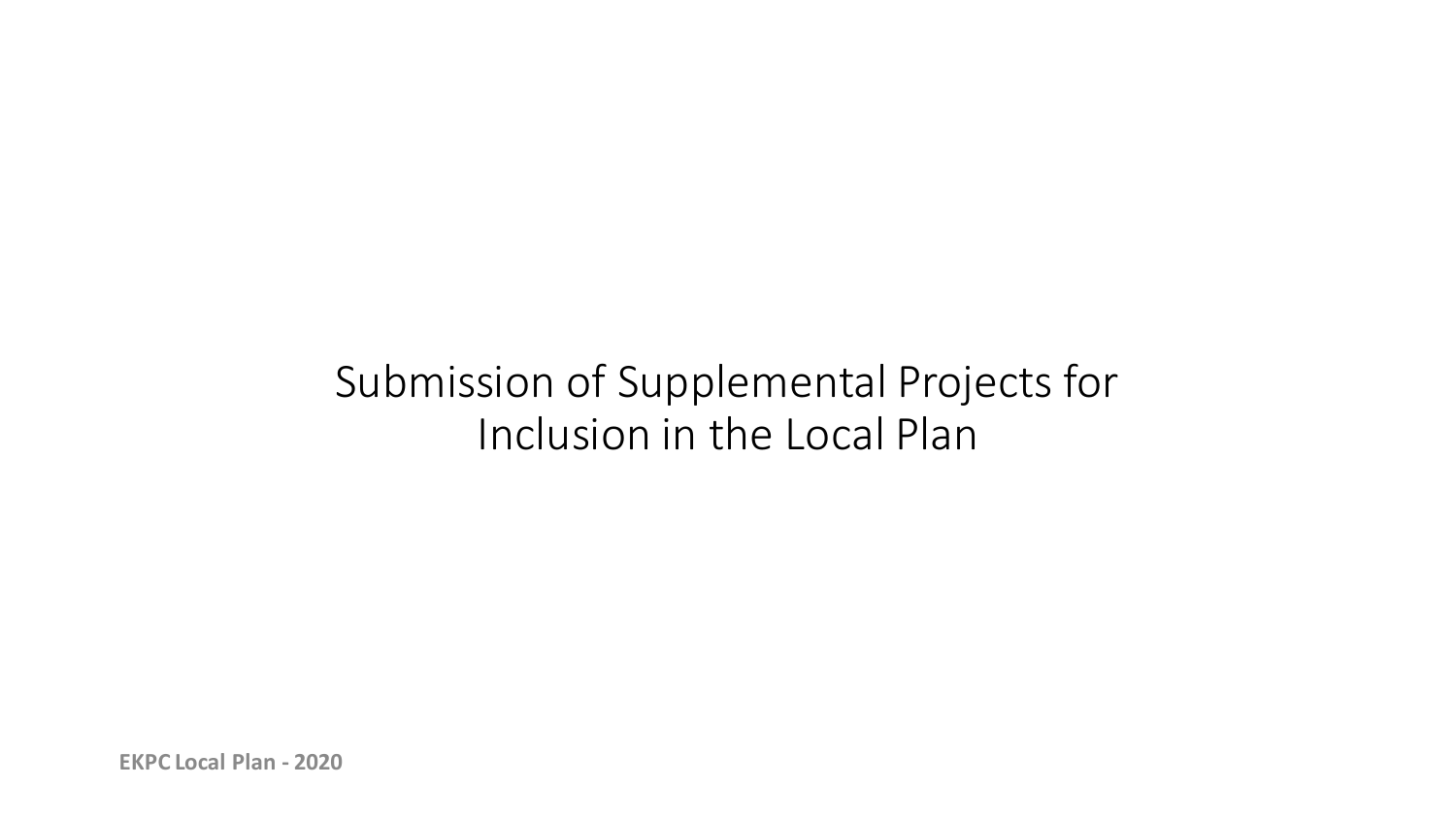## EKPC Transmission Zone M-3 Process Marion Co New Customer Load

### Lebanor Marion Coun **Marion Co** Legend **Substations Transmission Lines**  $60.69$  kV 69 kV  $\bullet$  115 kV 115 kV  $\bullet$  120 kV 120 kV **8** 138 kV 138 kV **6** 161 kV 161 kV  $\bullet$  230 kV 230 kV  $\bullet$  345 kV 345 KV  $6.500 kV$ 500 kV  $-765$  kV 765 kV

#### **Need Number:** EKPC-2020-001

**Process Stage:** Submission of Supplemental Project for inclusion in the Local Plan 9/15/2020

#### **Previously Presented:**

Needs Meeting 1/17/2020 Solution Meeting 2/21/2020 Solution Meeting 5/22/2020 (2nd Review)

#### **Supplemental Project Driver:**

Customer Service

#### **Specific Assumption References:**

EKPC Assumptions Presentation Slide 11

#### **Problem Statement:**

A new industrial customer has requested a new delivery point for a peak demand of 36 MW by 10/1/2020. The new delivery point is located in Marion Co, KY approximately 0.3 miles from EKPC's 161 KV transmission near the existing EKPC owned 161/24.9 KV Marion County Industrial Park distribution substation. The existing distribution infrastructure is not capable of serving this request.

Second Review: After additional DNH study by PJM, the Marion Co-Marion IP tap 161 KV line is overloaded in the N-1-1 study (The line loading is still 110% of Normal Rating, 84 MVA, after system adjustment after the loos of Green Co-Summer Shade 161 KV line). Currently the Marion Co-Marion Co IP T 161 KV line has a maximum operating témperaturé of 142F. This line is limited by a distribution line crossing.

Current summer ratings:

Rate A : 84 MVA Rate B : 131 MVA **Model:** N/A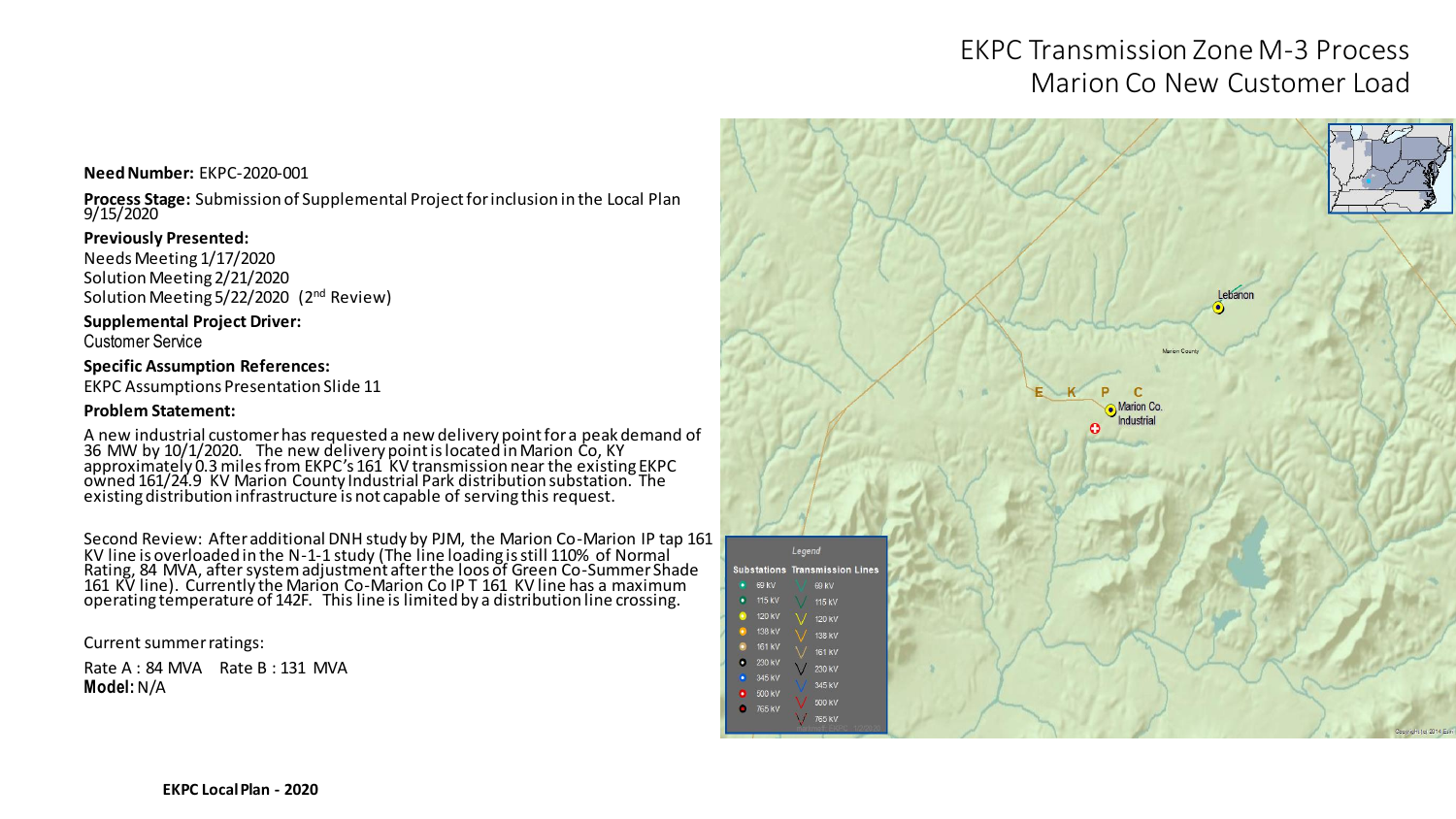## EKPC Transmission Zone M-3 Process Marion Co New Customer Load

#### **Need Number:** EKPC-2020-001

**Process Stage:** Submission of Supplemental Project for inclusion in the Local Plan 9/15/2020

#### **Selected Solution:**

Build a new dual transformer 161/13.8 KV 50 MVA distribution station (South Marion County Industrial) and associated 0.25 mile 161 KV line tapping the existing Marion County Industrial 161 KV tap line.

Distribution cooperative will lower distribution line to allow adequate clearance for the Marion Co-Marion Co Industrial Tap 161 KV line to achieve a maximum operating temperature of 167F to match the rest of the line section.

-S2287

New summer ratings Rate A : 186 MVA Rate B : 210 MVA

Transmission Cost: None Distribution Cost: \$6.01M **Projected In-Service:** 6/1/2021

**Supplemental Project ID: S2287**

**Project Status:** Engineering